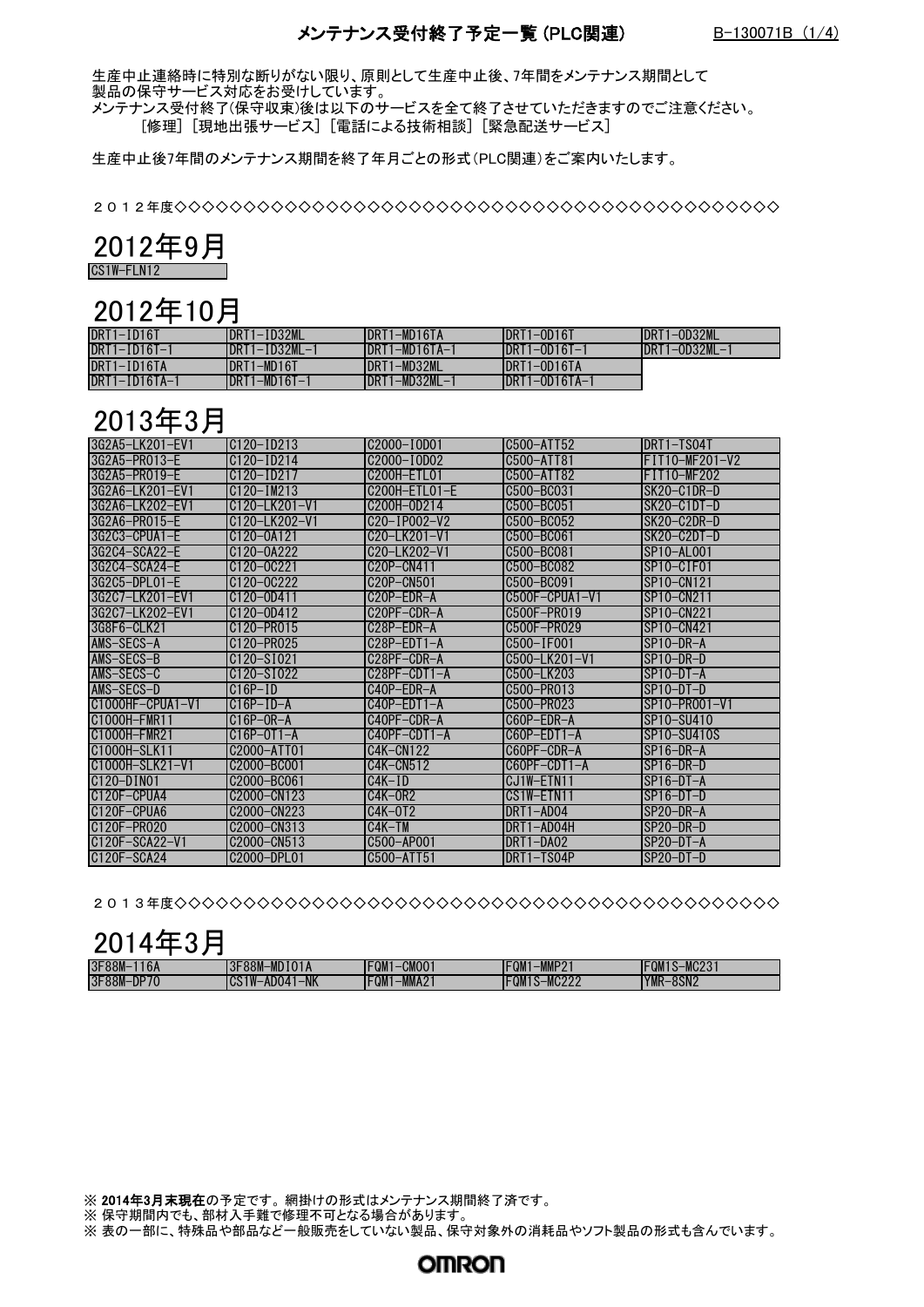#### メンテナンス受付終了予定一覧 (PLC関連) B-130071B (2/4)

2014年度◇◇◇◇◇◇◇◇◇◇◇◇◇◇◇◇◇◇◇◇◇◇◇◇◇◇◇◇◇◇◇◇◇◇◇◇◇◇◇◇◇◇◇◇◇◇

#### $\frac{2015年3月[3F88L-155 |3F88M-DRT141$ 3F88L-155 3F88M-DRT141 3F88M-ID70 C200HE-ETL11 C500-TS501 3F88L-P5A 3F88M-ID20 3F88M-PRO01 C200HE-ETL12

2015年度◇◇◇◇◇◇◇◇◇◇◇◇◇◇◇◇◇◇◇◇◇◇◇◇◇◇◇◇◇◇◇◇◇◇◇◇◇◇◇◇◇◇◇◇◇◇



### 2016年3月

| C200H-FZ001    | DRT1-ID08          | DRT1-MD16      | DRT1-0D08-1        | DRT1-WD16C-1   |
|----------------|--------------------|----------------|--------------------|----------------|
| C500-FZ001     | DRT1-ID08-1        | DRT1-MD16C     | DRT1-0D08C         | IDRT2-TD32SL   |
| DRT1-HD16C     | DRT1-ID08C         | DRT1-MD16C-1   | DRT1-0D08CL        | IDRT2-ID32SL-1 |
| $DRT1-HD16C-1$ | DRT1-ID08CL        | DRT1-ND16S     | DRT1-0D08CL-1      | DRT2-MD32SL    |
| DRT1-HD16S     | DRT1-ID08CL-1      | DRT1-0D04CL    | $DRT1 - OD16X$     | IDRT2-MD32SL-1 |
| DRT1-ID04CL    | DRT1-ID16X         | IDRT1-OD04CL-1 | $DRT1 - OD16X - 1$ | DRT2-0D32SL    |
| DRT1-ID04CL-1  | $DRT1 - ID16X - 1$ | DRT1-0D08      | DRT1-WD16C         | DRT2-0D32SL-1  |

2016年度◇◇◇◇◇◇◇◇◇◇◇◇◇◇◇◇◇◇◇◇◇◇◇◇◇◇◇◇◇◇◇◇◇◇◇◇◇◇◇◇◇◇◇◇◇◇

|  | 2017年3月 |
|--|---------|
|--|---------|

|                                  | . .                                                                                  |                                   |                                     |                                                  |
|----------------------------------|--------------------------------------------------------------------------------------|-----------------------------------|-------------------------------------|--------------------------------------------------|
| 3F88L<br>--^<br>--<br>∟ບບ        | -MD<br><sup>∓88M</sup><br>$\bigcap$<br>$\sim$<br>ΩE<br>- 21<br>. –<br>υE<br>I O<br>v | $3F88M-T$<br><b>TODD</b><br>' vvz | CT04<br>C500<br>כטו<br>$-$          | <b>SPUO</b><br>∶1 W<br>$\sim$<br>_<br>I VV<br>υú |
| 3F88M-<br>$\sim$<br>16A-.<br>ر ن | TM<br>-88M-,<br>$\bigcap$<br>יטו<br>νν                                               | <b>CT012</b><br>C500<br>$-$       | <b>SPUO</b><br>'1 W<br>I UU<br>I VV | SPU02<br>`1W– .<br>$\sim$<br>- 11<br>υú          |

2017年度◇◇◇◇◇◇◇◇◇◇◇◇◇◇◇◇◇◇◇◇◇◇◇◇◇◇◇◇◇◇◇◇◇◇◇◇◇◇◇◇◇◇◇◇◇◇

| IC200H-0A222V |  |
|---------------|--|

# 2018年3月

| C500-NC222           | CRT1B-ID02SP- | CRT1B-MD04SLP        | CRT1B-0D02SP-1                        | 1-0D16<br>DRT  |  |
|----------------------|---------------|----------------------|---------------------------------------|----------------|--|
| C500-NC222-E         | CRT1B-ID04SP  | ICRT<br>1B-MD04SLP-1 | DRT1<br>ID16<br>$\epsilon = \epsilon$ | DRT<br>1-0D16- |  |
| $CRT1B-I$<br>-ID02SP | CRT1B-ID04SP- | CRT1B-OD02SP         | DRT <sub>1</sub><br>1-ID16-1          |                |  |

2018年度◇◇◇◇◇◇◇◇◇◇◇◇◇◇◇◇◇◇◇◇◇◇◇◇◇◇◇◇◇◇◇◇◇◇◇◇◇◇◇◇◇◇◇◇◇◇

| 2018年4月     |                |              |  |
|-------------|----------------|--------------|--|
| CQM1H-ABB21 | $WSO1-NCTF1-E$ | WS01-NCTF1-J |  |

※ 2014年3月末現在の予定です。 網掛けの形式はメンテナンス期間終了済です。

※ 保守期間内でも、部材入手難で修理不可となる場合があります。

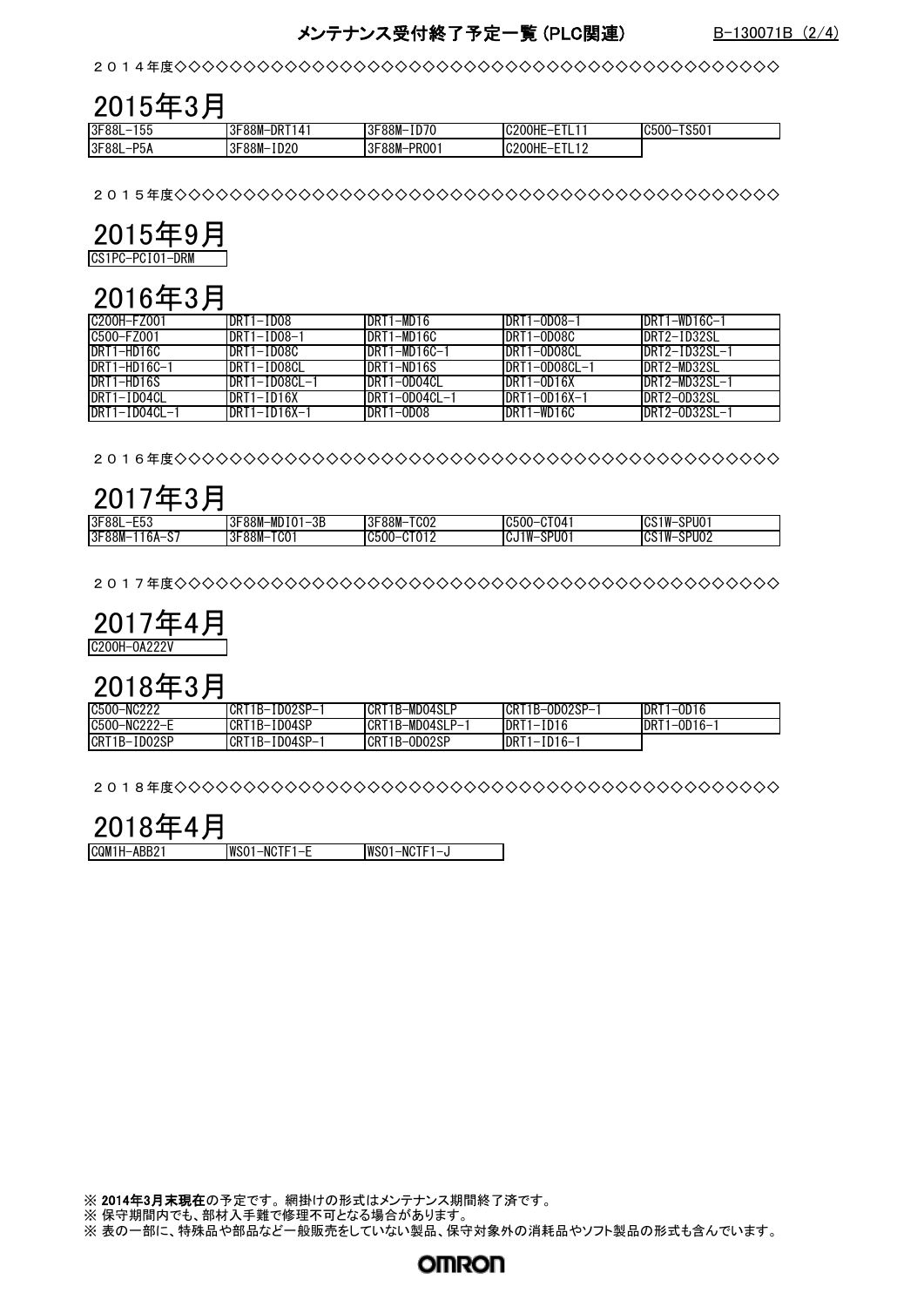#### メンテナンス受付終了予定一覧 (PLC関連) B-130071B (3/4)

### 2019年3月

| 3G2A5-ID111     | C500-CN812N     | C500-RT002-PV1 | CQM1-0D213         | CVM1-CPU01-V2       |
|-----------------|-----------------|----------------|--------------------|---------------------|
| 3G2A5-ID411     | C500-CT001      | C500-RT002-V1  | CQM1-0D214         | CVM1-CPU11-EV2      |
| 3G2A5-LK010-E   | C500-CT021      | C500-RT201     | CQM1-0D215         | CVM1-CPU11-V2       |
| 3G2A5-LK010-PE  | C500-DA001      | C500-SP001     | CQM1-0D216         | CVM1-CPU21-EV2      |
| 3G2A5-NC111-EV1 | C500-DA002      | C500-SP002     | CQM1-PR001         | CVM1-CPU21-V2       |
|                 |                 |                |                    |                     |
| 3G2A9-AL002-E   | C500-DA003      | C500-TS502-V1  | CQM1-PR001-E       | CVM1D-BC051         |
| 3G2A9-AL002-PE  | C500-DA004      | CJ1G-CPU42H    | CQM1-SRM21-V1      | <b>CVM1D-BI101</b>  |
| 3G2A9-AL004-E   | C500-DA005      | CJ1G-CPU43H    | CQM1-TC001         | CVM1D-BI102         |
| 3G2A9-AL004-PE  | C500-DA101      | CJ1G-CPU44H    | CQM1-TC002         | CVM1D-CPU21         |
| 3G8B3-SRM00     | C500-DA103      | CJ1G-CPU45H    | CQM1-TC101         | CVM1D-DPL01         |
| 3G8B3-SRM01     | C500-DA501      | CJ1H-CPU64H-R  | CQM1-TC102         | $CVM1-DRM21-V1$     |
| B200-TW101      | C500-DUM01      | CJ1H-CPU65H    | CQM1-TC201         | CVM1-LK401          |
| B200-TW102      | C500-ETL01      | CJ1H-CPU65H-R  | CQM1-TC202         | CVM1-PRS21-EV2      |
| B200-TW201      | C500-GP101      | CJ1H-CPU66H    | CQM1-TC203         | CVM1-PRS21-V2       |
|                 |                 |                |                    |                     |
| B200-TW202      | C500-IA121      | CJ1H-CPU66H-R  | CQM1-TC204         | FIT10-ZW3F11-V1     |
| B200-TW501      | C500-IA122      | CJ1H-CPU67H    | CQM1-TC301         | FIT20-MC601         |
| B200-TW502      | C500-IA222      | CJ1H-CPU67H-R  | CQM1-TC302         | G700-CN050          |
| B500-AL001      | C500-IA223      | CQM1-AD041     | CQM1-TC303         | G700-EID32 DC24     |
| B500-AL002      | C500-ID112      | CQM1-ATT21     | CQM1-TC304         | G700-EMD32 DC24     |
| B500-AL002-P    | C500-ID114      | CQM1-B7A02     | CS1W-LC001         | G700-E0D32 DC24     |
| B500-AL004      | C500-ID212      | CQM1-B7A03     | CV1000-CPU01-EV1   | G700-TID04 DC24     |
| B500-AL004-P    | C500-ID213      | CQM1-B7A12     | CV1000-CPU01-V1    | G700-T0D04 DC24     |
| B500-AL007-P    | $C500 - I D215$ | CQM1-B7A13     | CV2000-CPU01-EV1   | G700-UID16 DC24     |
| B500-IA121      |                 | CQM1-B7A21     | CV2000-CPU01-V1    |                     |
|                 | C500-ID218      |                |                    | G700-UID16-1 DC24   |
| B500-IA121-P    | C500-ID218CN    | CQM1-DA021     | CV500-BC031        | G700-UMD16 DC24     |
| B500-IA222-P    | C500-ID219      | CQM1-DRT21     | CV500-BC051        | G700-U0D16 DC24     |
| B500-ID001      | C500-ID501CN    | CQM1-G7M21     | CV500-BC101        | G700-U0D16-1 DC24   |
| B500-ID001-P    | C500-IDA02      | CQM1-G7N01     | CV500-BI042        | G71-IC16 24VDC      |
| B500-ID002-P    | C500-IDS01-V2   | CQM1-G7N11     | CV500-B1062        | G71-ID16 DC24       |
| B500-IM211      | C500-IDS02-V1   | CQM1H-AVB41    | CV500-BI111        | G71-0D16 24VDC      |
| B500-IM211-P    | C500-II002      | CQM1H-CLK21    | CV500-BI112        | G72C-ID16 DC24      |
| B500-IM212-P    | C500-II101      | CQM1H-CPU11    | CV500-BSC11        | G72C-ID16-1 DC24    |
|                 |                 |                |                    |                     |
| B500-0C221      | C500-IM211      | CQM1H-CPU21    | CV500-BSC21        | G72C-0D16 DC24      |
| B500-0C221-P    | $C500 - IM212$  | CQM1H-CPU51    | CV500-BSC31        | G72C-0D16-1 DC24    |
| B500-0D411-P    | C500-LDP01-V1   | CQM1H-CPU61    | CV500-BSC41        | G72C-VID16 DC24     |
| C2000-BI082     | C500-LK009-V1   | CQM1H-CTB41    | CV500-BSC51        | G72C-VOD16 DC24     |
| C2000-BI083     | C500-LK010      | CQM1H-IC101    | CV500-BSC61        | G730-A0M08-B DC24   |
| C2000-ID216     | C500-LK010-P    | CQM1H-II101    | CV500-CIF11        | G730-A0M16-B DC24   |
|                 |                 |                |                    | G730-RIA04-B        |
| C2000-MP201     | C500-MCD01      | CQM1H-MAB42    | CV500-CIF21        | AC100/(110)         |
|                 |                 |                |                    | G730-RIA04-B        |
|                 |                 |                |                    |                     |
| C200H-AD001     | C500-MD211CN    | CQM1H-ME16K    | CV500-CPU01-EV1    | AC200/(220)         |
| C200H-DA001     | C500-NC111-V1   | CQM1H-ME16R    | CV500-CPU01-V1     | G730-RID04-B DC24   |
| C200H-RM001-PV1 | C500-NC112      | CQM1H-PLB21    | <b>CV500-DAC11</b> | G730-R0C04-A-B DC24 |
| C200H-RM201     | C500-NC113      | CQM1H-PR001    | CV500-ETN01        | G730-R0C04-B DC24   |
| C200H-RT001-P   | C500-NC211      | CQM1H-PRO01-E  | CV500-IC101        | G730-R0C08-B DC24   |
| C200H-RT002-P   | C500-0A225      | CQM1H-SCB41    | CV500-IC201        | G730-R0C16-B DC24   |
| C200H-RT201     | C500-0A226      | CQM1H-TER01    | CV500-IC301        | G730-VID04-B DC24   |
| C200H-RT202     | C500-0C221      | $CQM1-IA121$   | CV500-II101        | G730-VID08-1-B DC24 |
| C500-AD001      | C500-0C223      | $CQM1-IA221$   | CV500-II201        | G730-VID08-B DC24   |
|                 |                 |                |                    |                     |
| C500-AD002      | C500-0C224      | $CQM1-ID111$   | CV500-LK201        | G730-VID16-B DC24   |
| C500-AD003      | C500-0C224-E    | $CQM1-ID112$   | CV500-MC221        | G730-V0D04-B DC24   |
| C500-AD004      | C500-0D211      | CQM1-ID211     | CV500-MC421        | G730-V0D08-1-B DC24 |
| C500-AD005      | C500-0D212      | $CQM1-ID212$   | CV500-MIF01        | G730-V0D08-B DC24   |
| C500-AD006      | C500-0D213      | $CQM1-ID213$   | CV500-RM211        | G730-V0D16-B DC24   |
| C500-AD007      | C500-0D215      | $CQM1-ID214$   | CV500-RM221        | G730-Y30            |
| C500-AD101      | C500-0D217      | CQM1-LK501     | CV500-RT211        | G730-Y31            |
| C500-AD501      | C500-0D218      | CQM1-ME04K     | CV500-RT221        | G730-ZID04-B DC5-24 |
| C500-AE001      | C500-0D219      | CQM1-ME04R     | CV500-SLK11        | G730-Z0M04-B DC24   |
| C500-AP003      | C500-0D411      | CQM1-ME08K     | CV500-SLK21        | IDSC-C1DR-A         |
|                 |                 |                |                    |                     |
| C500-ASC04      | C500-0D411A     | CQM1-ME08R     | CV500-TDL21        | IDSC-C1DR-A-E       |
| C500-ASP01      | C500-0D412      | CQM1-MP08K     | CV500-TLK01        | IDSC-C1DT-A         |
| C500-ASP02      | C500-0D414      | CQM1-MP08R     | $CVM1 - BC053$     | IDSC-C1DT-A-E       |
| C500-B1051      | C500-0D415CN    | CQM1-0A221     | CVM1-BC103         | SRT2-ATT01          |
| C500-B1081      | C500-0D501CN    | CQM1-0A222     | CVM1-BI064         | T1000H-MIF02        |
| C500-BP001      | C500-RM001-PV1  | CQM1-0C221     | $CVM1-BI114$       | T200H-MIF01-V1      |
| C500-CN122N     | C500-RM001-V1   | CQM1-0C222     | CVM1-CLK12         |                     |
|                 |                 |                |                    |                     |
| C500-CN222N     | C500-RM201      | CQM1-0C224     | CVM1-CLK21         |                     |
|                 |                 |                |                    |                     |
| C500-CN312N     | C500-RT001-PV1  | CQM1-0D211     | CVM1-CLK52         |                     |
| C500-CN512N     | C500-RT001-V1   | CQM1-0D212     | CVM1-CPU01-EV2     |                     |

※ 2014年3月末現在の予定です。 網掛けの形式はメンテナンス期間終了済です。

※ 保守期間内でも、部材入手難で修理不可となる場合があります。